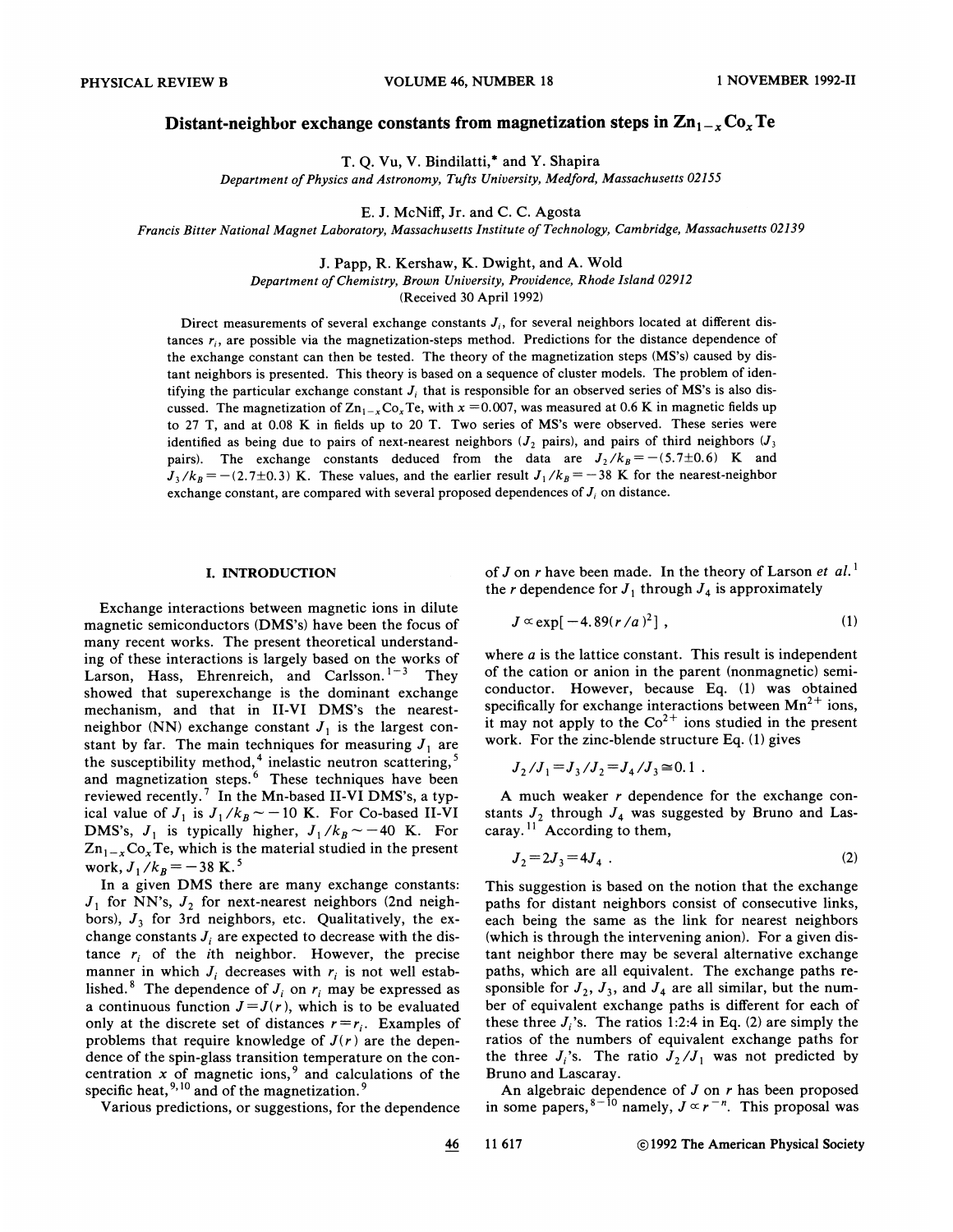put forward on empirical grounds, i.e., it gave good fits to several sets of data. The reported values for  $n$  in II-VI DMS's are between 5 and 8 (Ref. 8). The ratio  $J_3/J_2$  calculated from this algebraic dependence is then between 0.20 and 0.36, which is intermediate between the values predicted by Larson et al. and by Bruno and Lascaray. The ratio  $J_2/J_1 \sim 0.1$  is similar to that of Larson *et al.* 

Early determinations of distant-neighbor exchange constants (i.e.,  $J_i$  other than the NN exchange constant  $J_1$ ) were based on indirect methods. They involved fits in which  $J_2$ , or both  $J_2$  and  $J_3$ , were treated as adjustable parameters.<sup>12</sup> Recently, however, direct measurements of distant-neighbor exchange constants became possible, using the magnetization steps  $(MS's)$ .<sup>13</sup> In the present work this method was employed to determine both  $J_2$ and  $J_3$  in  $\text{Zn}_{1-x}\text{Co}_x\text{Te}$ .

### II. THEORY

Previous works on the MS's were largely devoted to MS's that arise from pairs of nearest-neighbor magnetic ions.<sup>6,7</sup> In what follows, we focus primarily on the theory for MS's that arise from pairs of distant neighbors. One problem that is addressed is how to identify the particular  $J_i$ , that gives rise to an observed series of MS's.

### A. Isolated pairs of spins

We start with a brief summary of some basic results that will be needed later. Consider an isolated pair of identical spins,  $S_1$  and  $S_2$ , coupled to each other by an antiferromagnetic exchange interaction

$$
\mathcal{H}_{\text{exch}} = -2J\mathbf{S}_1 \cdot \mathbf{S}_2 \tag{3}
$$

Here, J can be any one of the  $J_i$ 's, which are all assumed to be antiferromagnetic. In zero magnetic field,  $H=0$ , the energy levels of such a pair depend only on the magnitude  $S_T$  of the total spin of the pair, i.e.,

$$
E = -J[S_T(S_T + 1) - 2S(S + 1)] ,
$$
 (4)

where  $S=S_1=S_2$  is the magnitude of the individual spins. The value of  $S_T$  in the ground state is zero, corresponding to an antiparallel alignment of the two spins. The excited states are higher by  $2|J|, 6|J|, 12|J|, \ldots$ , corresponding to  $S_T = 1, 2, 3, \ldots, 2S$ . For  $Co^{2+}$  ions in the zinc-blende structure the value of  $S$  is  $3/2$  (Refs. 14,15). Figure 1(a) shows the zero-field energies for a pair of such  $Co<sup>2+</sup>$  ions.

When a uniform magnetic field  $H$  is applied, the energy levels undergo a Zeeman splitting, as shown in Fig. 1(b). The energy levels are now governed by both  $S_T$  and the component m of  $S_T$  along H. The crucial point in Fig. l(b) is that the ground state changes at the fields  $H_1$ ,  $H_2$ , and  $H_3$ . Each change increases the value of  $|m|$  for the ground state by one unit. These jumps of  $|m|$  correspond to jumps in the component of the magnetic moment of the ground state along H.

Consider now an ensemble of identical pairs. At low temperatures,  $k_B T \ll 2|J|$ , the magnetization of such a system will exhibit a series of MS's at the fields  $H_n$ . These MS's are shown in Fig. 1(c). The fields  $H_n$  at the



FIG. 1. (a) Energy level diagram for an isolated pair of  $Co<sup>2+</sup>$ ions at  $H=0$ . E is the energy in units of  $|J|$ , where J is the exchange constant.  $S_T$  is the magnitude of the total spin of the pair. (b) Zeeman splitting of these energy levels in a magnetic field H. Note the level crossings at  $H_n$ , which change the ground state. (c) The magnetization  $M_{\text{pairs}}$  of an ensemble of identical pairs at low temperatures.

centers of the MS's are given by

$$
g\mu_B H_n = 2|J|n \t\t(5)
$$

where  $n = 1, 2, 3$  for  $Co^{2+}$  pairs. Equation (5) applies only to the idealized case of isolated pairs. It will be modified slightly later.

### B. Cluster models

In this section a sequence of cluster models is considered. It is assumed that all exchange interactions are antiferromagnetic  $(J_i < 0)$ , and that the magnitude of  $J_i(r_i)$  decreases with the distance  $r_i$ .

## I. The  $J<sub>1</sub>$  model

In the  $J_1$  model (or nearest-neighbor cluster model<sup>16</sup>), only the largest exchange constant,  $J_1$ , is included. All other exchange constants are set equal to zero. The spins in the sample are then viewed as belonging to clusters of various sizes. The smallest cluster is a "single," with no magnetic nearest neighbors to which it can couple. The next cluster in size is a  $J_1$  pair, consisting of two spins coupled by  $J_1$ . Next in size are two types of  $J_1$  triplets (open and closed), followed by various types of  $J_1$  quartets,  $J_1$  quintets, etc.

For the samples used in the present work the cobalt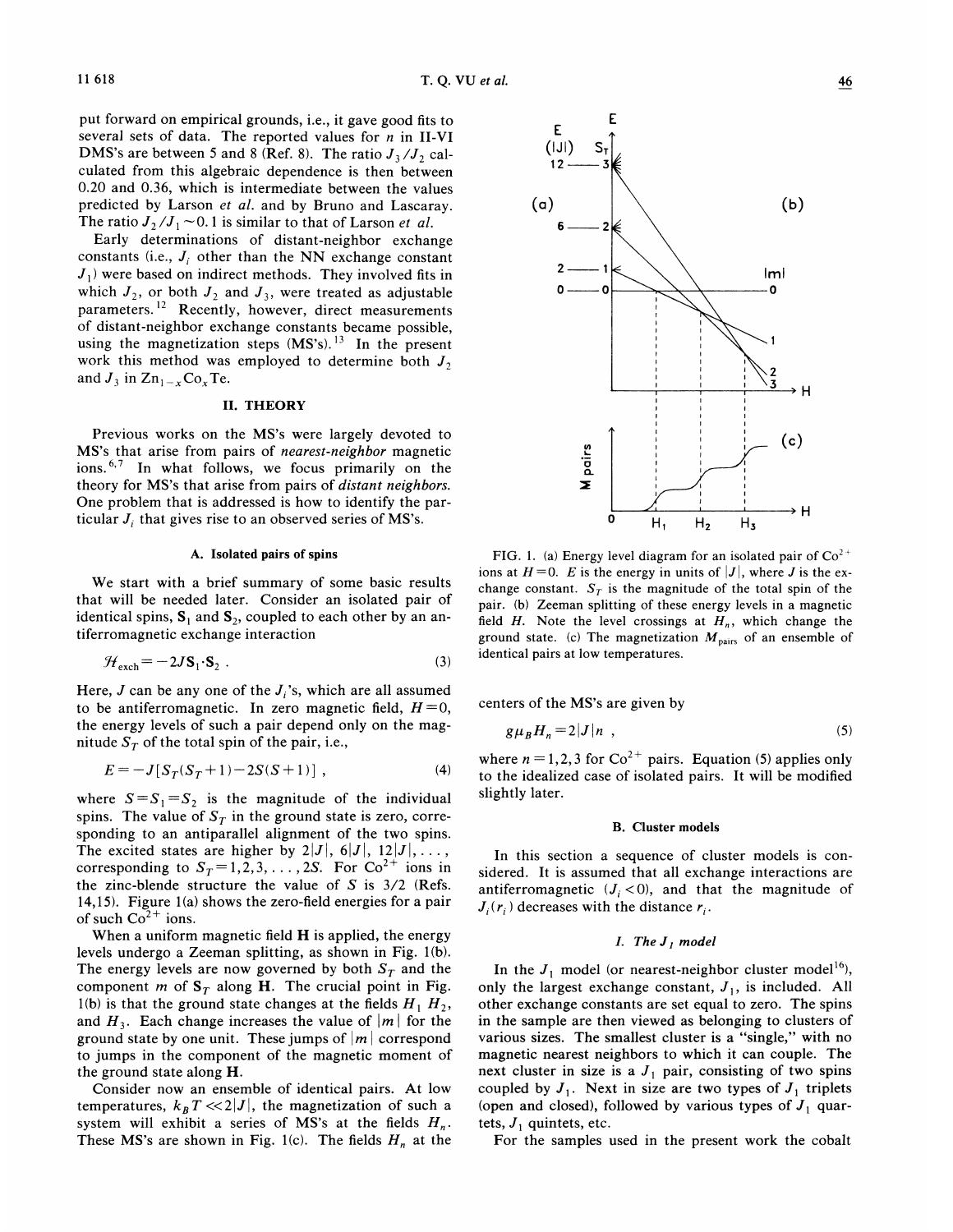concentration is  $x = 0.007$ . Assuming a random distribution of the cobalt ions over the cation sites, 91.9% of the spins are then singles, 7.4% are in  $J_1$  pairs, and only  $0.7\%$  are in larger clusters.<sup>17</sup> The magnetization for such a low value of  $x$  is therefore well approximated by the sum of the magnetizations of the singles and of the  $J_1$ pairs.

A schematic of the magnetization curve at temperatures  $k_B T < 2|J_1|$  is shown in Fig. 2(a). The initial rise of the magnetization  $M$  is due to the singles, which align readily parallel to H. The three magnetization steps at higher fields (marked by arrows) are due to the  $J_1$  pairs. We shall refer to these MS's as " $J_1$  steps." In the  $J_1$ model the magnetic fields at the centers of the  $J_1$  steps are still given by Eq. (5), with  $J=J<sub>1</sub>$ .

Magnetization steps may also arise from  $J_1$  clusters Magnetization steps may also arise from  $J_1$  clusters<br>larger than  $J_1$  pairs, e.g.,  $J_1$  triplets. <sup>13, 16</sup> However, for the low value of  $x$  in the present samples the MS's due to these larger  $J_1$  clusters should be too small to be of any significance.

## 2.  $J_1-J_2$  model

In the  $J_1-J_2$  model the largest two exchange constants,  $J_1$  and  $J_2$ , are both included. All other  $J_i$ 's are set equal to zero.

There are four categories of clusters in this model: (1) singles, with no magnetic NN's or next-nearest neighbors (NNN's), (2) pure  $J_1$  clusters, in which the spins are connected only by  $J_1$  "bonds," (3) pure  $J_2$  clusters, and (4) mixed  $J_1-J_2$  clusters, with both  $J_1$  and  $J_2$  bonds. Each of the last three categories of clusters contains clusters of different types. For example, among the pure  $J_1$  clusters are pure  $J_1$  pairs and pure  $J_1$  open triplets. Similarly, there are pure  $J_2$  pairs, pure  $J_2$  open triplets, and still



FIG. 2. (a) The magnetization curve, M vs H, in the  $J_1$  model. Note the three  $J_1$  steps. These results are for  $k_B T \ll 2|J_1|$ . (b) The magnetization curve in the  $J_1-J_2$  model. Note the three  $J_2$  steps, and the fine structure in the  $J_1$  steps. The fine structure is due to pure  $J_1$  pairs (P $J_1$ ) and  $J_1-J_2$  open triplets ( $J_1+$ ). The results in part (b) are for  $k_B T < 2|J_2|$ .

other types of pure  $J_2$  clusters. The simplest mixed  $J_1-J_2$ cluster is the  $J_1-J_2$  open triplet, consisting of a chain of three spins connected by a single  $J_1$  bond and a single  $J_2$ bond. The probabilities of finding various types of clusters in the  $J_1-J_2$  model were first given by Kreitman and Barnett.<sup>18</sup>

The inclusion of  $J_2$  in the  $J_1-J_2$  model leads to new features in the magnetization curve, i.e., features that were not present in the  $J_1$  model. The most important new feature is an additional series of MS's, which arise from the  $J_2$  pairs. These " $J_2$  steps" are indicated in Fig. 2(b) by the upward-pointing arrows. The magnetic fields at the  $J_2$  steps are given by Eq. (5) with  $J=J_2$ . These fields are much lower than those at the  $J_1$  steps. To observe the  $J_2$  steps,  $k_B T$  must be small compared to  $2|J_2|$ . Even for  $\text{Co}^{2+}$  ions, which have relatively strong exchange interactions, this temperature requirement is met only below <sup>1</sup> K. It is largely because of this temperature requirement that the  $J_2$  steps were observed only recent- $1y.$ <sup>13</sup>

The inclusion of  $J_2$  also leads to a fine structure in the  $J_1$  steps. The  $J_1$  steps in Fig. 2(a) are due to  $J_1$  pairs in the  $J_1$  model. Once  $J_2$  also is included, only a fraction of these "original"  $J_1$  pairs will remain pure  $J_1$  pairs. The other original  $J_1$  pairs will be coupled to other spins by  $J_2$  bonds, so that they will find themselves in mixed  $J_1-J_2$ clusters. Those original  $J_1$  pairs that remain pure  $J_1$ pairs in the  $J_1-J_2$  model will give rise to MS's at exactly the same fields as in the  $J_1$  model [i.e., Eq. (5) with  $J=J_1$ ]. In Fig. 2(b) these "pure"  $J_1$  MS's are indicated by the downward-pointing arrows marked as  $PI_1$ . The other original  $J_1$  pairs, which find themselves in mixed  $J_1$ - $J_2$  clusters, will give rise to MS's at higher fields. For low x, the  $J_1-J_2$  open triplet is the most probable mixed  $J_1$ - $J_2$  cluster. The MS's due to the  $J_1$ - $J_2$  open triplets are indicated in Fig. 2(b) by the slanted arrows, marked as  $J_1$ +. Other mixed  $J_1$ - $J_2$  clusters will give rise to still other MS's, but these should be smaller in size than the  $J_1$  + MS's if x is low. For the concentration  $x = 0.007$  in the present samples, 94.5% of the original  $J_1$  pairs remain pure  $J_1$  pairs, 4.9% find themselves in  $J_1-J_2$  open triplets, and only 0.6% are in other mixed  $J_1-J_2$  clusters.

In our terminology the name  $J_1$  steps refers to all MS's that involve the original  $J_1$  pairs in the  $J_1$  model. The  $PI_1$  and  $J_1 + MS$ 's (in the  $J_1-J_2$  model) are special types of  $J_1$  steps. At temperatures  $k_B T \ll |J_2|$ , both the  $PI_1$ and  $J_1$  + MS's may be resolved, as in Fig. 2(b). Each of the original  $J_1$  steps in Fig. 2(a) has then developed a fine structure consisting of a  $PI_1$  step and the adjacent  $J_1$  + step. Additional fine structure may appear due to other types of  $J_1-J_2$  clusters in which the original  $J_1$  pairs find themselves.

The  $J_1$  + MS's are due to  $J_1-J_2$  open triplets. The fields at which they occur may be expressed as

$$
g\mu_B H_n = 2|J_1|n + \epsilon_n \tag{6}
$$

The correction  $\epsilon_n$ , which does not appear in Eq. (5), is positive and is due to the antiferromagnetic  $J_2$  bond in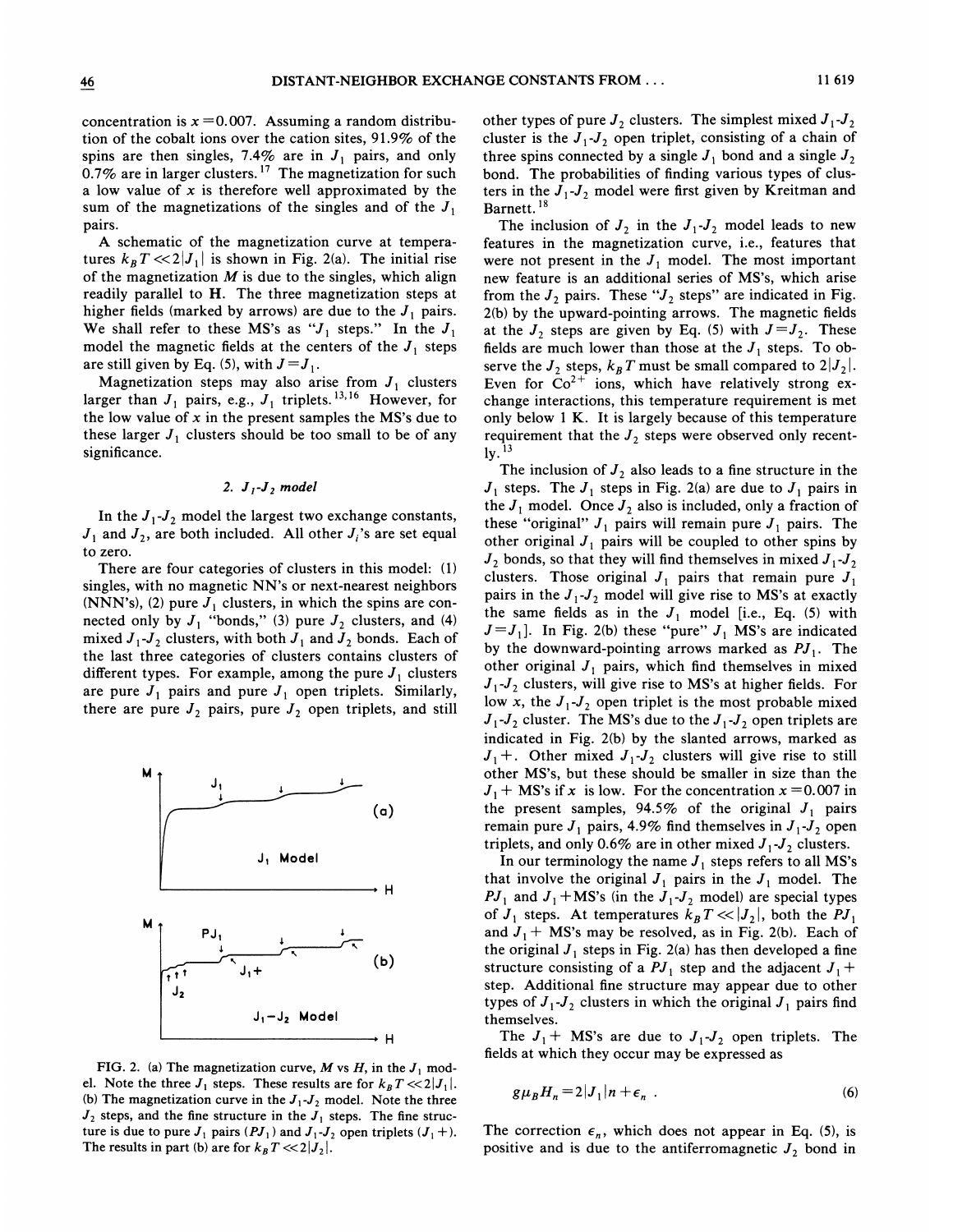the open triplet. This correction was calculated by solving the triplet problem numerically. The results for  $S=3/2$  (appropriate for  $Co^{2+}$  ions) are shown in Fig. 3. Clearly,  $\epsilon_n$  is of order  $|J_2|$ , but the ratio  $\epsilon_n/|J_2|$  depends both on  $J_2/J_1$  and on n. In the limit  $J_2/J_1 \ll 1$ , the ratio  $\epsilon_n/|J_2|$  is independent of n and is equal to 1.5. This result agrees with that obtained earlier<sup>7</sup> for  $S = 3/2$  on the basis of the effective-field method of Larson et  $al$ .<sup>12</sup> Okada's approximate solution of the triplet problem in the small  $J_2$  limit<sup>19</sup> also leads to the same result.<sup>7</sup> Note, however, that for  $J_2/J_1 \sim 0.1$ , which is a realistic value, the ratio  $\epsilon_n / |J_2|$  in Fig. 3 depends somewhat on *n*, and is greater than 1.5. For  $J_1 = J_2$ , Fig. 3 gives  $\epsilon_n = 3|J_2|$ , independent of *n*. This result agrees with that obtained earlier for  $J_1$  open triplets, which are equivalent to  $J_1$ ,  $J_2$ open triplets when  $J_2 = J_1$ .

Often the fine structure in the  $J_1$  steps is not resolved because the temperature is too high, or because the Dzyaloshinki-Moriya interaction produces an additional broadening.<sup>20</sup> In that case,  $J_2$  (and also the other distant-neighbor exchange constants,  $J_3$ ,  $J_4$ , etc.) influence the  $J_1$  steps in two ways. First, the unresolved fine structure due to the distant neighbors produces an additional broadening. Second, the centers of the  $J_1$ steps are at somewhat higher fields than those given by Eq. (5), i.e.,

$$
g\mu_B H_n = 2|J_1|n + \Delta_n \t , \t (7)
$$

where  $\Delta_n > 0$ . In the effective-field treatment of Larson et al.<sup>12</sup> the shift  $\Delta_n$  is independent of n. In that case the field separation between adjacent  $J_1$  steps is independent of  $n$  and is given by

$$
g\mu_B(H_{n+1} - H_n) = 2|J_1| \t\t(8)
$$

The determination of  $J_1$  from the fields at the  $J_1$  steps is usually based on Eq. (8). As pointed out earlier, in connection with the correction  $\epsilon_n$  in Eq. (6), the effectivefield method may be somewhat inaccurate for realistic values of  $J_2/J_1$ . Nevertheless, we expect that the error



FIG. 3. The shift  $\epsilon_n$  in Eq. (6) as a function of  $J_2/J_1$ . The curves are for the three  $J_1$  steps ( $n = 1, 2, 3$ ).

in  $J_1$  resulting from the use of Eq. (8) will be typically less than 2%.

## 3.  $J_1-J_2-J_3$  model and other cluster models

In the  $J_1-J_2-J_3$  model, the largest three exchange constants are included, but no others. The various clusters (up to triplets) which appear in this model, and their probabilities, were given by Pohl and Busse.<sup>21</sup> Among the new clusters that did not exist in the  $J_1-J_2$  model are the  $J_3$  pairs. These  $J_3$  pairs lead to a new series of MS's, i.e.,  $J_3$  steps.

The inclusion of  $J_3$  also leads to a fine structure in the  $J_2$  steps, and to an additional fine structure in the  $J_1$ steps. We focus on the fine structure in the  $J_2$  steps. By definition,  $J_2$  steps consist of all MS's that arise from the original  $J_2$  pairs in the  $J_1-J_2$  model. In that model, all  $J_2$ pairs are pure so that there is only one type of  $J_2$  steps. However, when  $J_3$  too is included the  $J_2$  steps develop a fine structure, corresponding to several types of  $J_2$  steps. One type  $(PI_2)$  are MS's arising from pure  $J_2$  pairs in the  $J_1-J_2-J_3$  model. Another type  $(J_2 +)$  are MS's arising from  $J_2$ - $J_3$  open triplets, and there are still other types. [For the concentration  $x = 0.007$  in the present samples, 80% of the original  $J_2$  pairs (in the  $J_1-J_2$  model) remain pure  $J_2$  pairs when  $J_3$  too is included.] If the fine structure caused by  $J_3$  is not resolved then the fields at the  $J_2$ steps are given by Eq. (7) with  $J_1$  replaced by  $J_2$ . The exchange constant  $J_2$  is then obtained from the difference  $(H_{n+1} - H_n)$  by using Eq. (8) with  $J_1$  replaced by  $J_2$ . The same equation can also be used to determine  $J_2$  when exchange constants beyond  $J_3$  (e.g.,  $J_4$ ) produce additional unresolved fine structure in the  $J_2$  steps.

The next cluster model in the sequence is the  $J_1$ ,  $J_2$ ,  $J_3$ ,  $J_4$  model. The inclusion of  $J_4$  in the model leads to  $J_4$  steps, to a fine structure in the  $J_3$  steps, and also to additional fine structure in the  $J_2$  steps and in the  $J_1$  steps. When the fine structure in the  $J_3$  steps is not resolved, the exchange constant  $J_3$  is obtained from the field separations between adjacent  $J_3$  steps, i.e., Eq. (8) with  $J_1$  replaced by  $J_3$ . The sequence of cluster models can be continued, leading to  $J_5$  steps, etc.

#### C. Identifying the relevant exchange constant

Once a series of MS's has been observed, and the value of the exchange constant  $J$  responsible for it has been determined, it is still necessary to associate that J with <sup>a</sup> particular neighbor. That is, one has to decide if that  $J$  is  $J_1$ , or  $J_2$ , or  $J_3$ , or some other  $J_i$ . In most cases an approximate value for the dominant exchange constant  $J_1$ is already known from the Curie-Weiss temperature. In such cases it is immediately obvious whether  $J$  is or is not  $J_1$ . If it is not, then the task of identifying the distant neighbor i becomes more difficult.

Suppose that all possible series of  $J_i$  steps, up to a certain value of  $i$ , have been observed. Since the magnitude of  $J_i$  is expected to decrease with increasing i, the series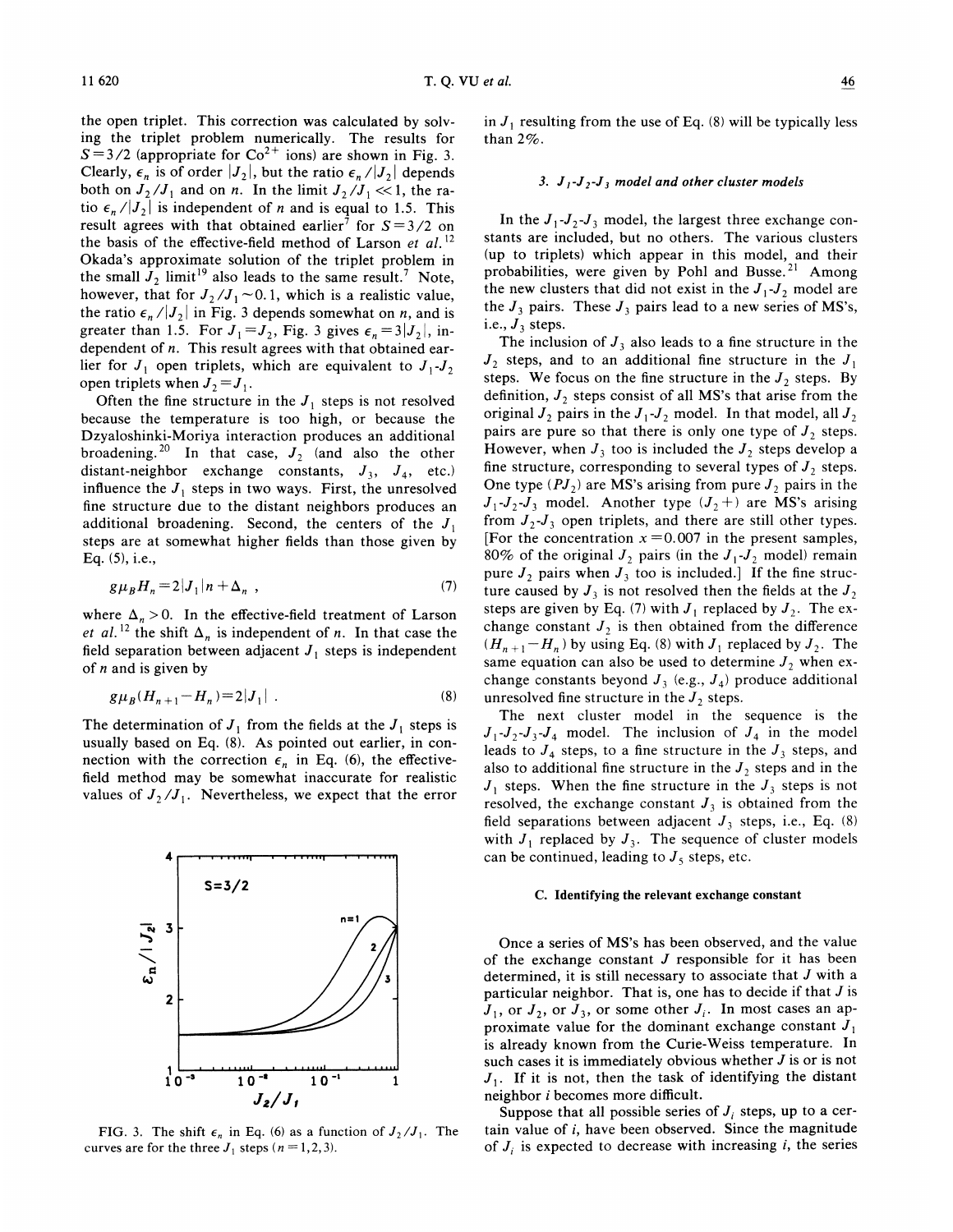at highest fields is due to  $J_1$ , the next series in order of decreasing H is due to  $J_2$ , etc., [cf. Fig. 2(b)]. Thus, in principle, the order in which the various series of MS's occur (starting at the highest fields and moving toward lower  $H$ ) can be used to identify each series. In practice, however, this procedure is not always reliable. Even if  $J_1$ is known, one may not be sure that the  $J_2$  steps were not missed because the available magnetic field was not high enough to reach these steps. In addition, one may not be sure that the experimental resolution (for  $M$ ) was adequate to observe all the series. For these reasons, two additional methods of identifying the relevant  $J_i$  have been suggested.<sup>13</sup> Here, we discuss only one of them, which proved to be helpful in the present work. The method focuses on the magnitude  $\delta M$  of the magnetization rise near each of the magnetization steps.

Consider a series of  $J_i$  steps arising from  $J_i$  pairs with a particularly index i. The size  $\delta M$  of each step in the series is determined by the number of  $J_i$  pairs. The latter number can be calculated by assuming that the magnetic ions are randomly distributed. (The strong evidence supporting this assumption is summarized in Ref. 6.) The number of  $J_i$  pairs is proportional to the probability  $P_{J_i}$ 



FIG. 4. (a) The probability  $P_{J2}$  that a magnetic ion is in a  $J_2$ pair. The solid curve shows  $P_{J2}$  in the  $J_1-J_2$  model, while the dahsed curve shows  $P_{J2}$  in the  $J_1-J_2-J_3$  model. (b) The probability  $P_{J3}$  that a magnetic ion is in a  $J_3$  pair, as given by the  $J_1-J_2-J_3$  model. (c) The probability  $P_{J4}$  that a magnetic ion is in a  $J_4$  pair, as given by the  $J_1-J_2-J_3-J_4$  model. All the results are for the zinc-blende structure, in which the cations form an fcc lattice. A random distribution is assumed.

that a magnetic ion is a member of a  $J_i$  pair. The probabilities  $P_{J_i}$  for different *i* are known for the various cluste models.<sup>17-19,21</sup> If the steps are  $J_2$  steps then their size will be governed by the probability  $P_{J2}$  in the  $J_1-J_2$  model. This  $P_{J2}$  is shown as a solid line in Fig. 4(a). Here, a zinc-blende structure (appropriate for  $\text{Zn}_{1-x}\text{Co}_x\text{Te}$ ) was assumed. The probabilities  $P_{J3}$  in the  $J_1-J_2-J_3$  model, and  $P_{J4}$  in the  $J_1-J_2-J_3-J_4$  model are shown in Figs. 4(b) and 4(c), respectively. These two probabilities govern the sizes of the  $J_3$  and  $J_4$  steps.

In order to associate a series of MS's with a particular  $J_i$ , the observed size of a step is compared with the various possible sizes calculated from the different probabilities  $P_{J_i}$ . For  $x < 1\%$ , the  $J_3$  steps are predicted to be much larger than the  $J_2$  steps, essentially because there are 24 third neighbors compared to 6 second neighbors. This size difference is helpful in deciding if the series is due to  $J_2$  pairs or to  $J_3$  pairs.

One complication that occurred in the present work was that the ratio  $J_3/J_2$  was about 0.5, i.e., not very small. In that case the observed  $J_2$  steps should correspond to pure  $J_2$  pairs in the  $J_1-J_2-J_3$  model rather than to  $J_2$  pairs in the  $J_1-J_2$  model.<sup>22</sup> The size of a  $J_2$  step is then governed by the probability  $P_{J_2}$  in the  $J_1-J_2-J_3$  model. This  $P_{12}$  is shown as a dashed curve in Fig. 4(a). Fortunately, for the concentration  $x=0.7\%$  in the present experiments the difference between  $P_{J2}$  in the  $J_1-J_2$  model and  $P_{J2}$  in the  $J_1-J_2-J_3$  model [solid and dashed curves in Fig. 4(a)] is not large. In the data analysis,  $P_{J2}$  of the  $J_1-J_2-J_3$  model was actually used.

## III. EXPERIMENTAL PROCEDURE

Two single crystals of  $\text{Zn}_{1-x}\text{Co}_x\text{Te}$ , referred to as sample A and sample B, were used. Both had been grown by chemical vapor transport under similar conditions, but at different times. Atomic absorption analysis gave  $x = 0.0068$  for sample A, and  $x = 0.0072$  for sample B. The values of  $x$  were also obtained by comparing the measured magnetization at the highest fields with the calmeasured magnetization at the highest fields with the calculated "technical saturation value".<sup>6,7,16</sup> This gave  $x=0.0072$  for sample A, and  $x=0.0068$  for sample B. Compared to the atomic-absorption values the magnetization results for  $x$  in the two samples are in reverse order. These discrepancies, however, are compatible with the experimental accuracies of the two methods (about 3% for atomic absorption, and about 2% for the magnetization). In the data analysis we used  $x=0.0070$  for both samples.

Two magnetometers were used to measure the magnetization  $M$ . The choice of magnetometer depended on the temperature. For measurements in liquid  ${}^{3}$ He and liquid  ${}^{4}$ He, from 0.6 to 4.2 K, a vibrating sample magnetometer (VSM) was used. The measurements with the VSM were performed both in a Bitter magnet with a maximum field of 20 T (200 kG) and in a hybrid magnet with a maximum field of 27 T. This VSM was designed to operate in the high-noise environment of these magnets. The signal from the VSM was proportional to M, but the proportionality constant (which depended some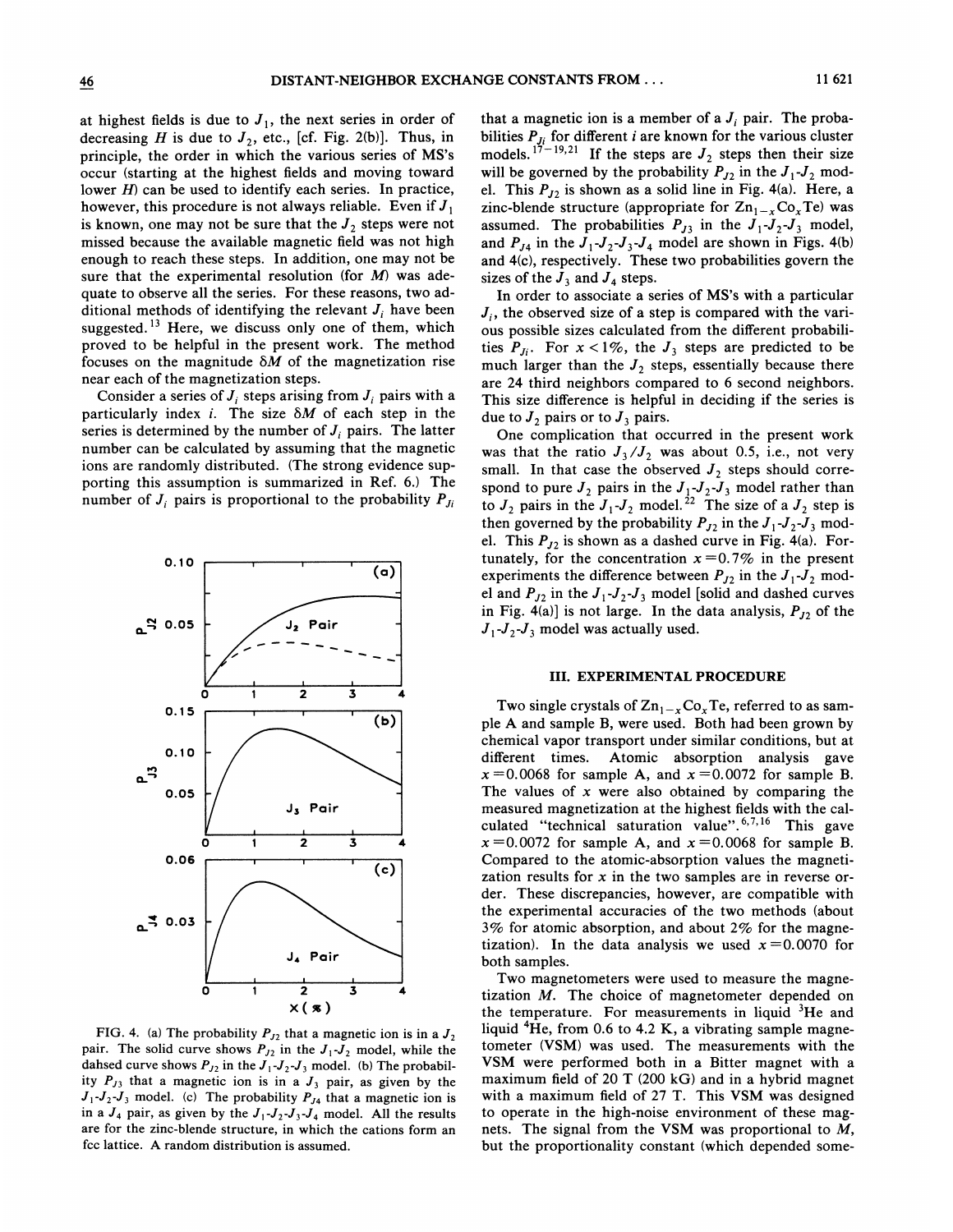what on sample size and shape) was only known to within a few percent. Absolute calibration of  $M$  was achieved by comparing the VSM signal at 4.2 K and 5.0 T with the value measured with a Quantum-Design superconducting quantum interference device magnetometer.

Measurements in a dilution refrigerator, at  $T \approx 0.08$  K, were performed in a 20 T Bitter magnet using a force magnetometer.<sup>23</sup> With this magnetometer, the signal from the sample was superimposed on a small monotonic background. Because the signal was small, due to the low value of  $x$ , the background was not negligible. The background did not obscure the MS's, but it prevented the determination of the size of the MS's in relation to the total magnetization. This problem did not exist with the VSM.

The size of each of the MS's was rather small, only  $1-3\%$  of the total magnetization, which itself was small because of the low value of  $x$ . To improve the signal-tonoise ratio, several traces of  $M$  vs  $H$  were always taken under identical conditions. The traces were then averaged using a computer.

## IV. RESULTS AND DISCUSSION

### A. Two series of MS's

Two series of MS's, arising from two different distant neighbors, were observed. The analysis was complicated by the fact that the magnetic-field ranges in which the two series occurred overlapped to some extent. The two series were disentangled and identified only after the results of several experiments were compared to each other.

The overall behavior of the magnetization curves at low temperatures is illustrated by the data in Fig. 5. The solid curves show the measured magnetization of sample 8 at 4.<sup>2</sup> and 0.6 K. The dashed curves are the same data, but after a correction for the diamagnetic susceptibility of the lattice,  $\chi_d = -3.0 \times 10^{-7}$  emu/g (Ref. 24). At 4.2 K the MS's are not observed because of the large thermal



FIG. 5. Magnetization curves for sample  $B$  at 4.2 and 0.6 K. The solid curves show the measured magnetization. The dashed curves include a correction for the diamagnetic susceptibility of the lattice.

broadening. At 0.6 K, on the other hand, three MS's are observed at the highest fields. These MS's stand out more clearly in the expanded plot shown in Fig. 6(a). Similar results were also obtained for sample A.

The derivative  $dM/dH$  of the data in Fig. 6(a) is shown in Fig. 6(b). The three MS's now appear as peaks. A single series of steps arising from  $Co^{2+}$  pairs should consistent of three steps with equal separations between the steps. Although there are three MS's in Fig. 6(b), the separation between the third and second MS's appears to be somewhat larger than that between the second and first MS's. Thus, the three MS's may not belong to a single series.

Figure 7 shows the magnetization (plus some background) of sample B at 0.08 K. Similar data were also obtained for sample A. The derivative  $dM/dH$  for both samples at 0.08 K is shown in Figs. 8(a) and 8(b). For either sample there are now four prominent MS's, i.e., one more than expected for a single series. The three MS's at the highest fields correspond to the MS's in Fig. 6. It is now clear that these three MS's are indeed not equally spaced, so that they do not belong to a single series. On the other hand, the three MS's that are at the lowest fields seem to belong to the same series. One reason for this conclusion is that these three MS's are equally spaced. Another reason is that the ratios of the fields at which these MS's occur are approximately 1:2:3. Such field ratios are expected from the analog of Eq. (7) when the shift  $\Delta$  is small compared to  $2|J_i|$ . The latter condition  $(\Delta \ll 2|J_i|)$  held in all previous experiments on MS's. Moreover, the unusually low value of  $x$  in the present experiments should have resulted in a low  $\Delta$ , because the number of distant spins with which a pair in-



FIG. 6. (a) Upper portion of the 0.6 K data in Fig. 5. The bars are the calculated sizes for a  $J_2$  step and for a  $J_3$  step. (b) The derivative  $dM/dH$  obtained by a numerical differentiation of the data in part (a). The MS's are identified as  $J_2$  steps, as  $J_3$ steps, or as an overlap  $J_3$  and  $J_2$  of both types of steps.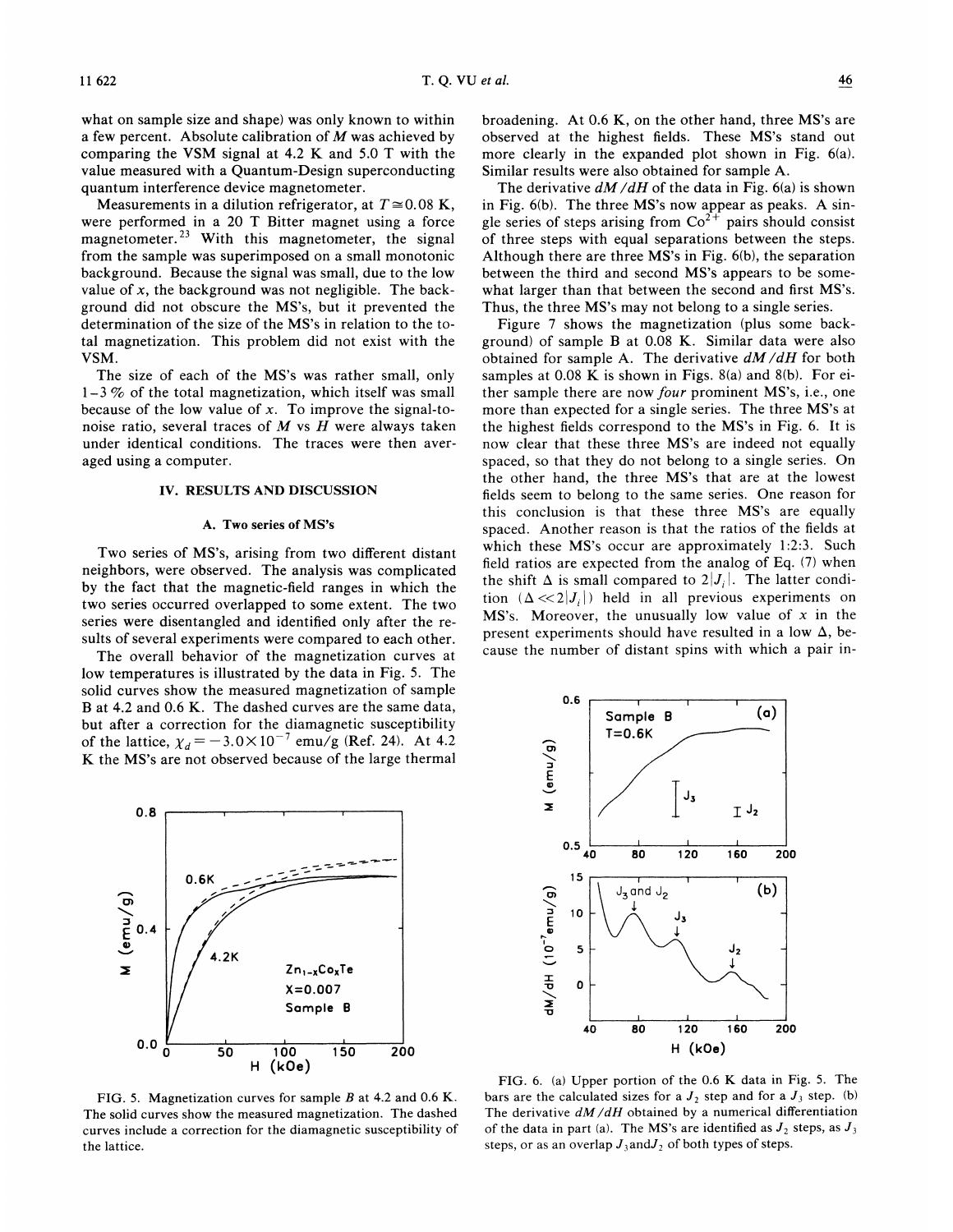

FIG. 7. The magnetization curve of sample  $B$  at 0.08 K. This curve contains a small monotonic background. The MS's are indicated by arrows.

teracts is smaller for a smaller x. The series consisting of the first three MS's (at the lowest fields) in Figs. 8(a) and 8(b) will be called the "first series. "

The fourth MS in Figs. 8(a) and 8(b) (at  $H \approx 160$  kOe) is the same as the highest-field MS in Fig. 6(b). This MS must belong to a "second series," which also consists of three steps. If the MS near 160 kOe were the highestfield member  $(n=3)$  of the second series then the lowest member should have occurred at roughly a third of this field, i.e., near 53 kOe. Since no MS is observed near this field [see Figs.  $8(a)$  and  $8(b)$ ], it is likely that the MS near 160 kOe is either the first or the second member of the second series. If it is the first member  $(n=1)$  then the next member  $(n=2)$  should occur roughly at 320 kOe. If it is the second member  $(n=2)$  then the next member should occur roughly at 240 kOe.



FIG. 8. The derivative  $dM/dH$  at 0.08 K. (a) Sample A. (b) Sample B. These curves were obtained by a numerical differentiation of the magnetization curves. The peaks are identified as  $J_2$  steps, as  $J_3$  steps, or as an overlap  $J_3$  and  $J_2$  of both types of steps.

To distinguish between these two possibilities, magnetization data up to 270 kOe were taken at 0.6 K using a hybrid magnet. The high-field portion of these data is represented by the solid curve in Fig. 9. There are two MS's in this field range, marked by arrows. Both MS's are comparable in size. The first MS, at 158 kOe, is also seen in Figs. 6, 7, and 8. The second MS in Fig. 9 is at  $H \approx 232$  kOe, i.e., not far below 240 kOe. This means that the two MS's in Fig. 9 are the second and third members  $(n = 2, 3)$  of the second series. The first member  $(n=1)$  is expected to be near 80 kOe. It so happens that the second member of the first series is just below 80 kOe, so that the first member of the second series and the second member of the *first series* nearly coincide. As discussed later, the size  $\delta M$  of a step in the first series should be considerably larger than that for a step in the second series. For this reason the first step of the second series is masked by the second step of the first series.

In summary, there are two series of MS's. The first series consists of the first three MS's in Fig. 8(a) or Fig. 8(b). The first two MS's in Fig. 6(a) or Fig. 6(b) are the second and third members of this first series. As for the second series, its second and third members are the MS's in Fig. 9. The first member of the second series is obscured by the second member of the first series. The highest-field MS in Figs. 6, 7, and 8 is the second member of the second series.

The exchange constants  $J_i$  associated with the two series were obtained from the field separations Series were obtained from the held separations<br> $(H_{n+1}-H_n)$  using Eq. (8) with  $J_1$  replaced by  $J_i$ . The value  $g = 2.297$  for  $Co^{2+}$  in ZnTe was used.<sup>25</sup> This provalue  $g = 2.297$  for Co and Zn I e was used. This procedure gave  $J_i / k_B = -(2.7 \pm 0.3)$  K for the first series and  $-(5.7\pm0.6)$  K for the second. Both exchange constants must be associated with distant neighbors, because the NN exchange constant is  $J_1/k_B = -38$  K (Ref. 5).

#### B. Identification of the two series

Several methods were used to identify the two series, i.e., assign each of them to a particular type of pairs asso-



FIG. 9. The solid curve shows the upper portion of the magnetization curve of sample B at 0.6 K. These data were taken in the 27 T hybrid magnet. The two MS's in this field range are indicated by arrows. The bars show the calculated sizes for a  $J_2$ step and for a  $J_3$  step. The dashed line is an extrapolation of the data between the two MS's.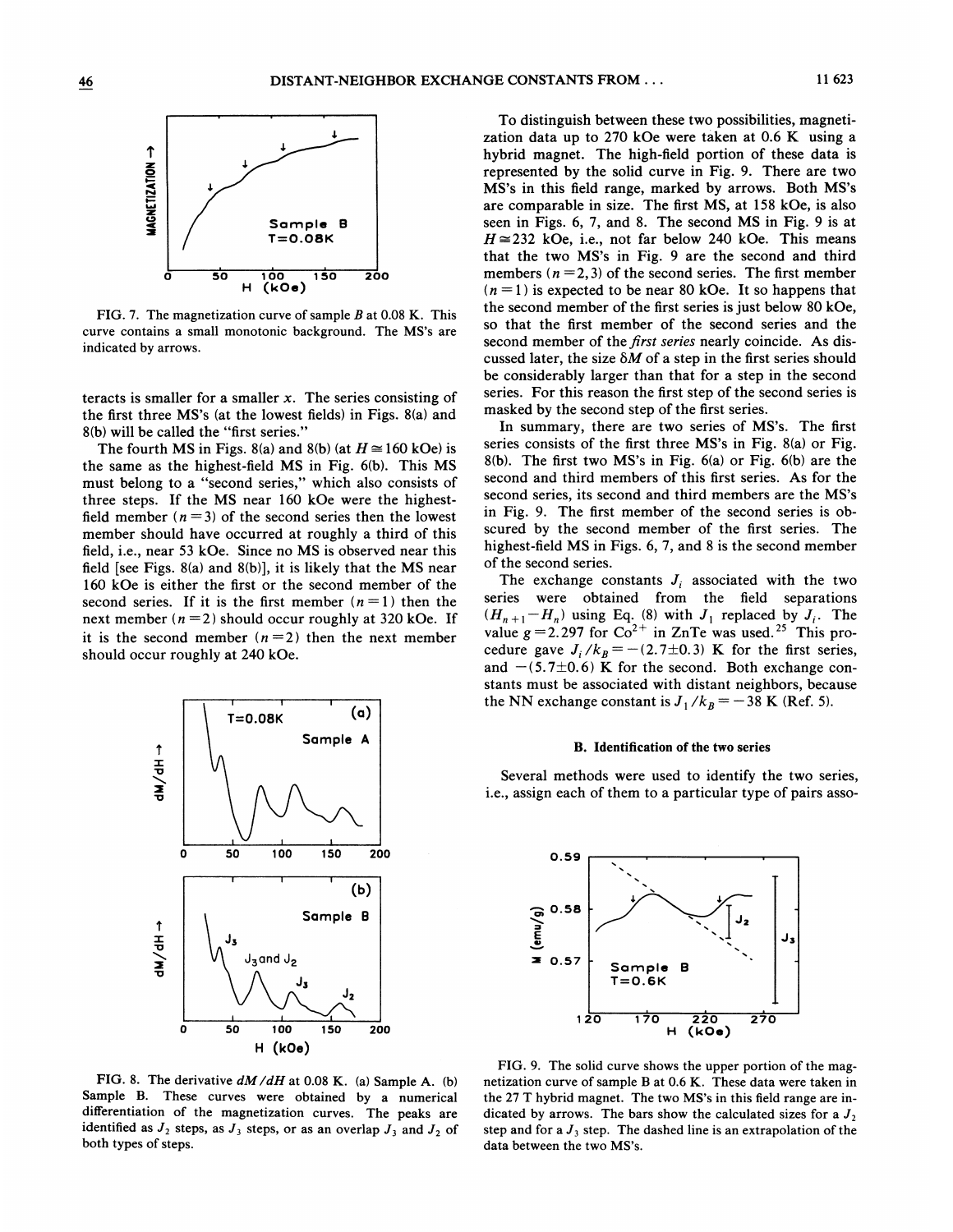ciated with a particular distant-neighbor exchange constant  $J_i$ . All methods led to the conclusion that the second series (at the higher fields) is due to  $J_2$  pairs, whereas the first series is due to  $J_3$  pairs.

The expected sizes of the  $J_2$  steps,  $J_3$  steps, and  $J_4$ steps were calculated. Here, use was made of the known value of x, the results in Fig. 4, and the known g factor.<sup>25</sup> The calculated size  $\delta M$  for each of these three series turned out to be much larger than the resolution of the present magnetization measurements. Thus, none of these series should have been missed because of inadequate experimental resolution. A second condition for observing a series is that it must occur within the available field range. The upper limit for the observable  $|J_i|$  is then set by the maximum available magnetic field [the analog of Eq. (7), with  $n = 1$ . In the present experiments the largest observable  $|J_i|/k_B$  was 21 K, which is above half the value of  $|J_1|/k_B$ . Because  $J_2/J_1$  is expected to be well below 0.5, the  $J_2$  steps should have been observed. Assuming that the  $J_i$ 's decrease in magnitude with the distance  $r_i$ , it then follows that the largest  $J_i$  observed in the present work (for the second series) was  $J_2$ . The next largest observed  $J_i$  (for the first series) was then  $J_3$ .

Another method of identifying the series was based on a comparison between the observed and calculated size  $\delta M$  of each step. In both Fig. 6(a) and Fig. 9 the calculated sizes for a  $J_2$  step and for a  $J_3$  step are shown as bars. The size of a  $J_3$  step is significantly larger. There were large uncertainties in the observed sizes because the MS's were small, and because they were superimposed on a monotonic variation of  $M$ . Nevertheless, the size of the steps in the second series [both MS's in Fig. 9, and the highest-field MS in Fig. 6(a)] seemed to agree better with  $J_2$  steps than with  $J_3$  steps. For the first series [e.g., the second MS in Fig. 6(a)] the size was consistent with  $J_3$ steps.

The relative sizes of the MS's in the two series also seems to support the preceding assignments. The data in Figs. 8(a) and 8(b) suggest that the MS at the highest field, which belongs to the second series, is smaller than the other three MS's, or at least is not larger. For the present value of x, the  $J_2$  steps should be much smaller than the  $J_3$  steps. On the other hand, the  $J_3$  steps are predicted to be significantly larger than the  $J_4$  steps. Thus, the second and first series are consistent with  $J_2$ and  $J_3$  steps, respectively, but not with  $J_3$  and  $J_4$  steps, respectively. Some of the assignments for the various MS's are indicated in Figs. 6(b) and 8(b) as  $J_2$ ,  $J_3$ , and  $J_2\mathcal{L}J_3$  (when they overlap).

### C. Exchange constants and their ratios

Based on the above assignments, the second- and third-neighbor exchange constants are  $J_2/k_B$  $= -(5.7\pm0.6)$  K, and  $J_3/k_B = -(2.7\pm0.3)$  K. These values should be compared with the dominant exchange constant  $J_1/k_B = -38$  K, determined by Giebultowicz et al. using neutron diffraction.<sup>5</sup>

The ratio  $J_2/J_1 = 0.15$  is comparable to the ratio 0.09 given by Eq. (1), which is the prediction of Larson et al. for Mn-based II-VI DMS's. The observed  $J_2/J_1$  ratio also agrees with the suggested algebraic dependence  $J(r) \propto r^{-n}$ , if  $n = 5.5$ . Of greater significance, in our view, is the fact that the experimental result for  $J_2/J_1$ supports the generally held belief that in II-VI DMS's,  $J_2$ is an order of magnitude smaller than  $J_1$ .

The observed ratio  $J_3/J_2 = 0.47$  is substantially higher than the value 0.09 given by Eq. (1). This equation, however, was obtained specifically for  $Mn^{2+}$  ions. Apparently it does not apply to  $Co^{2+}$  ions. The algebraic depending to the algebraic dependent dence  $J \propto r^{-n}$ , with *n* between 5 and 8, implies that  $J_3/J_2$  is in the range 0.20 to 0.36. The experimental ratio 0.47 is outside this range. The deviation from the algebraic dependence is not too surprising, since this dependence was proposed on purely empirical grounds. The data on which the relation  $J \propto r^{-n}$  is based involve the added contributions of several, or many, exchange con-'stants.<sup>9,10</sup> These data seem to suggest that the algebrai dependence represents the general trend of  $J$  vs  $r$ , but they do not necessarily imply that this dependence is accurate for each individual  $J_i$ . There is also some doubt, based on theory, as to whether the algebraic dependence represents the correct general trend at large  $r$  (Ref. 3).

The measured ratio  $J_3/J_2 \cong 1/2$  is in excellent agreement with the suggestion of Bruno and Lascaray, Eq. (2). At present it is not known whether their suggestion will also hold for other II-VI DMS's. Some preliminary results which were obtained earlier<sup>13</sup> for  $Zn_{1-x}Co_xSe$  $(J_1/J_2 \cong 1/4)$  suggest that it will not.

### ACKNOWLEDGMENTS

The work at Tufts University was supported by National Science Foundation (NSF) Grant No. DMR-8900419. The equipment for the magnetometry facility at Tufts was donated by the W. M. Keck Foundation. The work at Brown University was supported by NSF grant No. DMR-8901270. The Francis Bitter National Magnet Laboratory is supported by NSF. V.B. was supported by the University of São Paulo, and C.C.A. was supported by IBM.

- $2B.$  E. Larson and H. Ehrenreich, J. Appl. Phys. 67, 5084 (1990).
- ${}^{3}$ K. C. Hass, in Semimagnetic Semiconductors and Diluted Magnetic Semiconductors, edited by M. Averous and M. Balkanski (Plenum, New York, 1991), p. 59.
- 4J. Spalek, A. Lewicki, Z. Tarnawski, J. K. Furdyna, R. R.

Galazka, and Z. Obuszko, Phys. Rev. 8 33, 3407 (1986); A. Lewicki, A. I. Schindler, J. K. Furdyna, and W. Giriat, Phys. Rev. B40, 2379 (1989).

<sup>&#</sup>x27;On leave from the University of Sao Paulo, Sao Paulo, Brazil.

<sup>&</sup>lt;sup>1</sup>B. E. Larson, K. C. Hass, H. Ehrenreich, and A. E. Carlsson, Phys. Rev. B 37, 4137 (1988); 38, 7842E (1988).

<sup>&</sup>lt;sup>5</sup>T. M. Giebultowicz, J. J. Rhyne, J. K. Furdyna, and P. Klosowski, J. Appl. Phys. 67, 5096 (1990); L. M. Corliss, J. M. Hastings, S. M. Shapiro, Y. Shapira, and P. Becla, Phys. Rev. B 33, 608 (1986).

<sup>6</sup>Y. Shapira, J. Appl. Phys. 67, 5090 (1990).